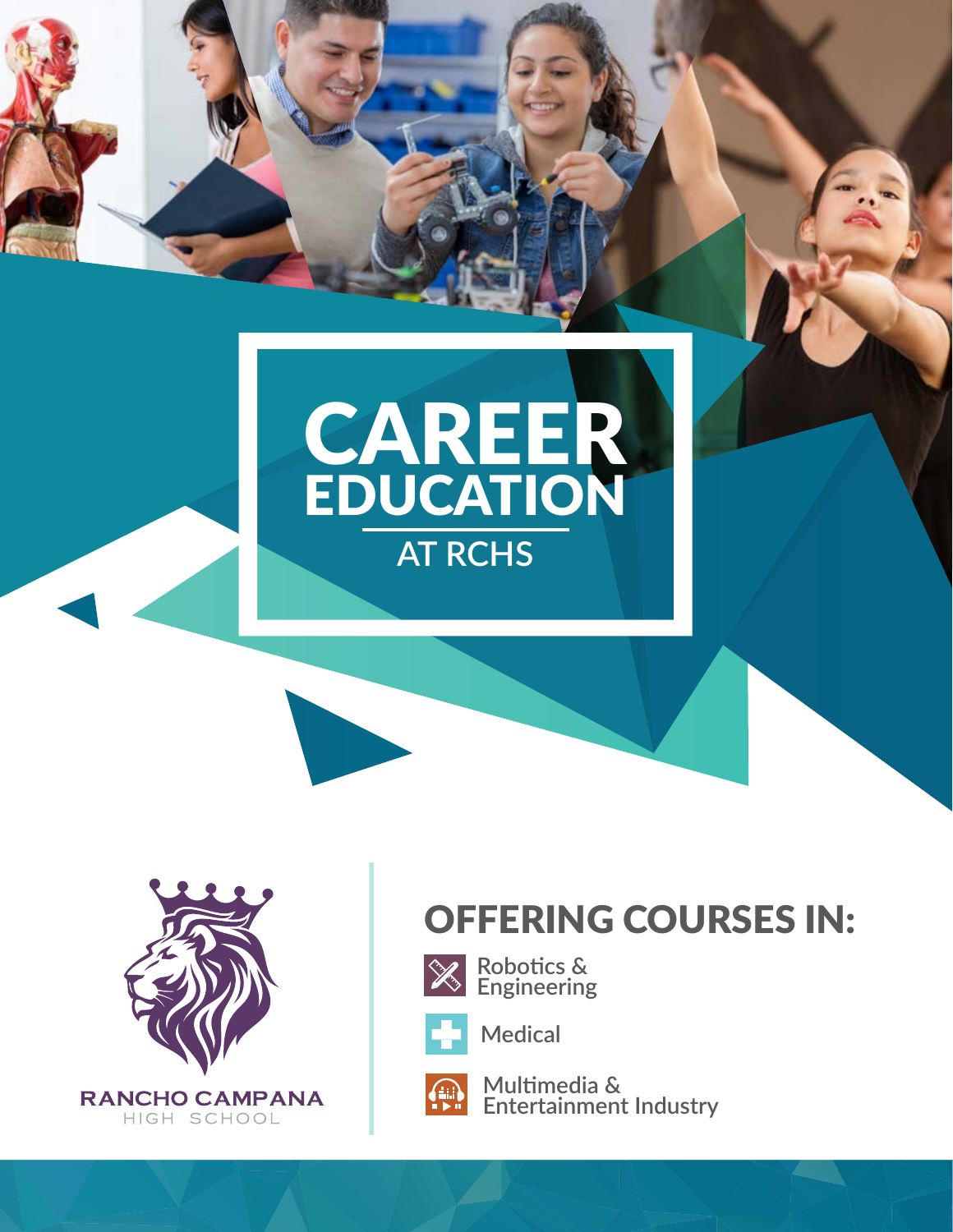# **RANCHO CAMPANA HIGH SCHOOL PATHWAYS & ACADEMIES**

 **\*Courses are currently in revision and may be subject to change.**

**\*\*Coursework is articulated, which allows for advanced placement and/or college credits at the listed community colleges and universities.**

## emu

| <b>PROGRAM</b>                                                  | <b>Academy of Engineering:</b><br>Robotics Technology ICT                                                                        | <b>Academy of Engineering</b>                                                                                                                                 | <b>Academy of Engineering:</b><br>Information & Technology<br>Communications                                                        | Academy of Medical Sciences:<br><b>Emotional Wellness Pathway</b>                                                                                                                                           | <b>Academy of Medical Sciences:</b><br><b>Medical Pathway</b>                                                                                                     | Academy of Arts:<br><b>Commercial Photography</b><br>Pathway                                                                       | Academy of Arts:<br><b>Stagecraft Pathway</b>                                                                                                     | <b>Academy of Arts:</b><br><b>Video Production</b><br>Pathway                                                                          |
|-----------------------------------------------------------------|----------------------------------------------------------------------------------------------------------------------------------|---------------------------------------------------------------------------------------------------------------------------------------------------------------|-------------------------------------------------------------------------------------------------------------------------------------|-------------------------------------------------------------------------------------------------------------------------------------------------------------------------------------------------------------|-------------------------------------------------------------------------------------------------------------------------------------------------------------------|------------------------------------------------------------------------------------------------------------------------------------|---------------------------------------------------------------------------------------------------------------------------------------------------|----------------------------------------------------------------------------------------------------------------------------------------|
| <b>COURSES*</b>                                                 | <b>Robotics Engineering ICT</b><br><b>Advanced Robotics</b><br><b>Engineering Honors - ICT</b>                                   | Intro to Engineering<br><b>Principles of Engineering</b><br><b>Engineering Honors</b>                                                                         | <b>Computer Programming 1</b><br><b>AP Computer Science</b><br>Principles<br>AP Computer Science A                                  | <b>Mental Health CTE</b><br><b>Mind Matters Honors</b>                                                                                                                                                      | <b>Patient Care Essentials</b><br><b>Advanced Patient Care</b>                                                                                                    | <b>Commercial Photography</b><br><b>Advanced Commercial</b><br><b>Photography Honors</b>                                           | <b>Stage Craft CTE</b><br><b>Advanced Stage Craft CTE</b>                                                                                         | Video & Film CTE<br><b>Digital Broadcasting</b><br>Advanced Video & Film<br><b>CTE Honors</b>                                          |
| <b>INDUSTRY</b><br><b>CERTIFICATION</b>                         |                                                                                                                                  |                                                                                                                                                               | PCEP - Certified Entry -<br>Level Python Programmer<br>Java Programmer<br>Certification                                             | First Aid, CPR (adult, child,<br>infant) & AED Certification                                                                                                                                                | CPR. First Aid. HIPPA                                                                                                                                             | Career Portfolio                                                                                                                   | Career Portfolio                                                                                                                                  | Career Portfolio                                                                                                                       |
| <b>POST</b><br><b>SECONDARY</b><br><b>ALIGNED</b><br>PATHWAYS** | <b>AS Engineering</b><br>$(2$ YEAR)<br><b>CONTRACTOR</b><br><b>BS Mechatronics (4 YEAR)</b>                                      | <b>AS Engineering</b><br>Mechatronics<br>$(2$ YEAR)<br><b>Band Control</b><br><b>BS</b> Engineering<br>Mechatronics<br>$(4$ YEAR)<br>$\overline{\phantom{a}}$ | <b>AS Computer</b><br>Networking/IT<br>$(2$ YEAR)<br><b>Contract</b><br><b>BS Computer Science</b><br>$(4$ YEAR)<br><b>Contract</b> | <b>AA Health Sciences</b><br>$(2$ YEAR)<br>$\begin{array}{ c c c }\hline \quad \quad & \ast\ast\end{array}$<br><b>BS Health Sciences, BS</b><br><b>Biological Sciences</b><br>$(4$ YEAR)<br><b>Contract</b> | AS Nursing (2 YEAR)<br><b>Contract Contract</b><br><b>Emergency Medical</b><br>Technician (2 YEAR)<br>$\sim 10^{-1}$<br><b>BSN Nursing (4 YEAR)</b>               | AA Photography<br>$(2$ YEAR)<br><b>Contract</b><br><b>BA Studio Art</b><br>$(4$ YEAR)<br>$\sim$                                    | <b>AA Theatre Arts</b><br>$(2$ YEAR)<br><b>Contract Contract</b><br><b>BA Performing Arts:</b><br><b>Theatre Emphasis</b><br>$(4$ YEAR)<br>mana a | AA Film Television Media<br>Degree for Transfer (2 YEAR)<br>$***$<br><b>BA Cinema &amp; Television</b><br>$(4$ YEAR)<br><b>College</b> |
| <b>TIER</b><br><b>OCCUPATIONS</b>                               | Industrial Engineer,<br>Manufacturing Engineer,<br>Prototype Machinist,<br>Engineering Technician,<br><b>CNC Tool Programmer</b> | <b>Mechanical Engineering,</b><br>Civil Engineering,<br>Architectural Engineering,<br><b>Mechatronics Engineering,</b><br>Robotics Industry                   | Software Developer,<br>Web Design, Game<br>Design, App Developer,<br>Database Designer,<br>Computer Operations &<br>Programming     | <b>Medical Doctor.</b><br>Registered Nurse (RN),<br><b>Athletic Trainer, Medical</b><br>Assistant, Paramedic/EMT.<br><b>Mental Health</b>                                                                   | <b>Medical Assistant.</b><br><b>Nursing Assistant,</b><br><b>Certified Nursing</b><br>Assistant, EMT, Law<br>Enforcement, Front and<br><b>Back Medical Office</b> | Freelance Photographer,<br>Camera Operator,<br>Freelance Video Editor,<br>Assistant Photographer,<br><b>Assistant Video Editor</b> | <b>Agents and Business</b><br><b>Managers of Artists,</b><br>Performers and Athletes,<br><b>Makeup Artists, Theatrical</b><br>and Performance     | <b>Production Assistant.</b><br>Video Logger, Writer's<br>Assistant                                                                    |
| <b>TEACHER INFO</b>                                             | Karen Kikuchi<br>(805) 394-4729<br>karen.kikuchi@<br>oxnardunion.org                                                             | Katie Barry<br>(805) 394-4750<br>katie.barry@<br>oxnardunion.org                                                                                              | Karen Kikuchi<br>(805) 394-4729<br>karen.kikuchi@<br>oxnardunion.org                                                                | Erin Huizinga<br>(805) 394-4750<br>erin.huizinga@<br>oxnardunion.org                                                                                                                                        | <b>Tera Creech</b><br>(805) 394-4750<br>tera.creech@<br>oxnardunion.org                                                                                           | Krista Wolf<br>(805) 394-4750<br>krista.wolf@<br>oxnardunion.org                                                                   | Sean Blumenthal<br>(805) 394-4750<br>sean.blumenthal@<br>oxnardunion.org                                                                          | <b>Sean Blumenthal</b><br>(805) 394-4750<br>sean.blumenthal@<br>oxnardunion.org                                                        |
| <b>INDUSTRY</b><br><b>AFFILIATION/CTSO</b>                      | <b>FIRST</b><br>Robotics                                                                                                         | <b>Skills USA</b>                                                                                                                                             | PCEP - Certified Entry -<br>Level Python Programmer,<br>Java Programmer<br>Certification                                            | <b>Health Occupations</b><br><b>Students of America</b><br>(HOSA)                                                                                                                                           | <b>Health Occupations</b><br><b>Students of America</b><br>(HOSA)                                                                                                 |                                                                                                                                    |                                                                                                                                                   |                                                                                                                                        |